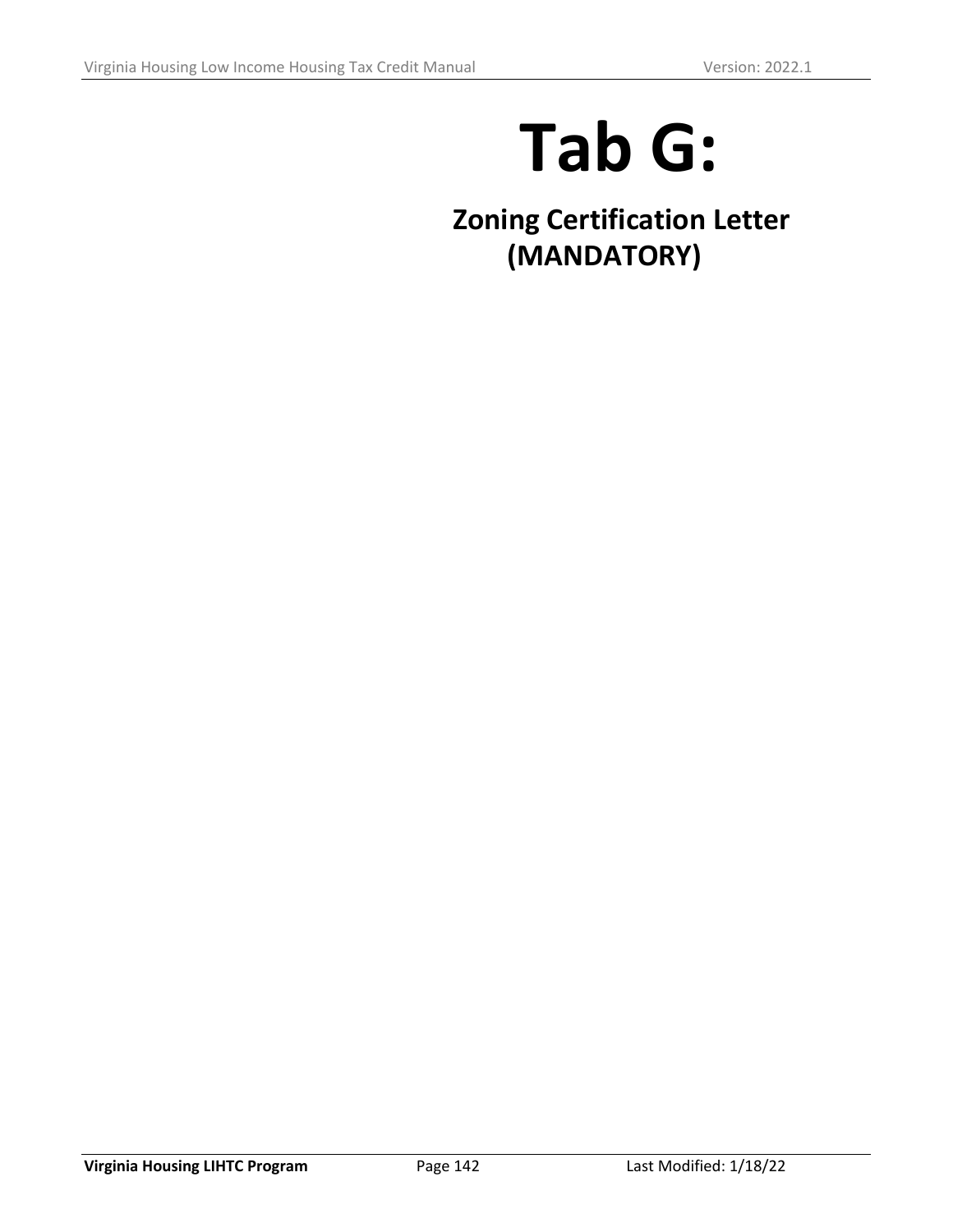

## Zoning Certification

**NOTE TO DEVELOPER:** You are strongly encouraged to submit this certification to the appropriate local official **at least three weeks in advance of the application deadline** to ensure adequate time for review and approval.

#### **General Instructions:**

- 1. The Zoning Certification **must** be submitted on locality's letterhead or professional civil engineer's letterhead.
- 2. The Local Certification section **must** be completed by the appropriate local official or Civil Engineer.
- 3. The Engineer **must** be registered in the Commonwealth of Virginia.
- 4. 'Development Description' should be provided by the Owner.
- 5. 'Development Address should correspond to I.A.2 on page 1 of the application.
- 6. 'Legal Description' should correspond to the site control document in the application.
- 7. 'Proposed Improvements' should correspond with I.B & D and III.A of the application.
- 8. 'Other Descriptive Information' should correspond with information in the application.
- 9. Any change in this Certification may result in disqualification of the application.

If you have any questions, please call the Tax Credit Allocation Department at (804) 343-5518.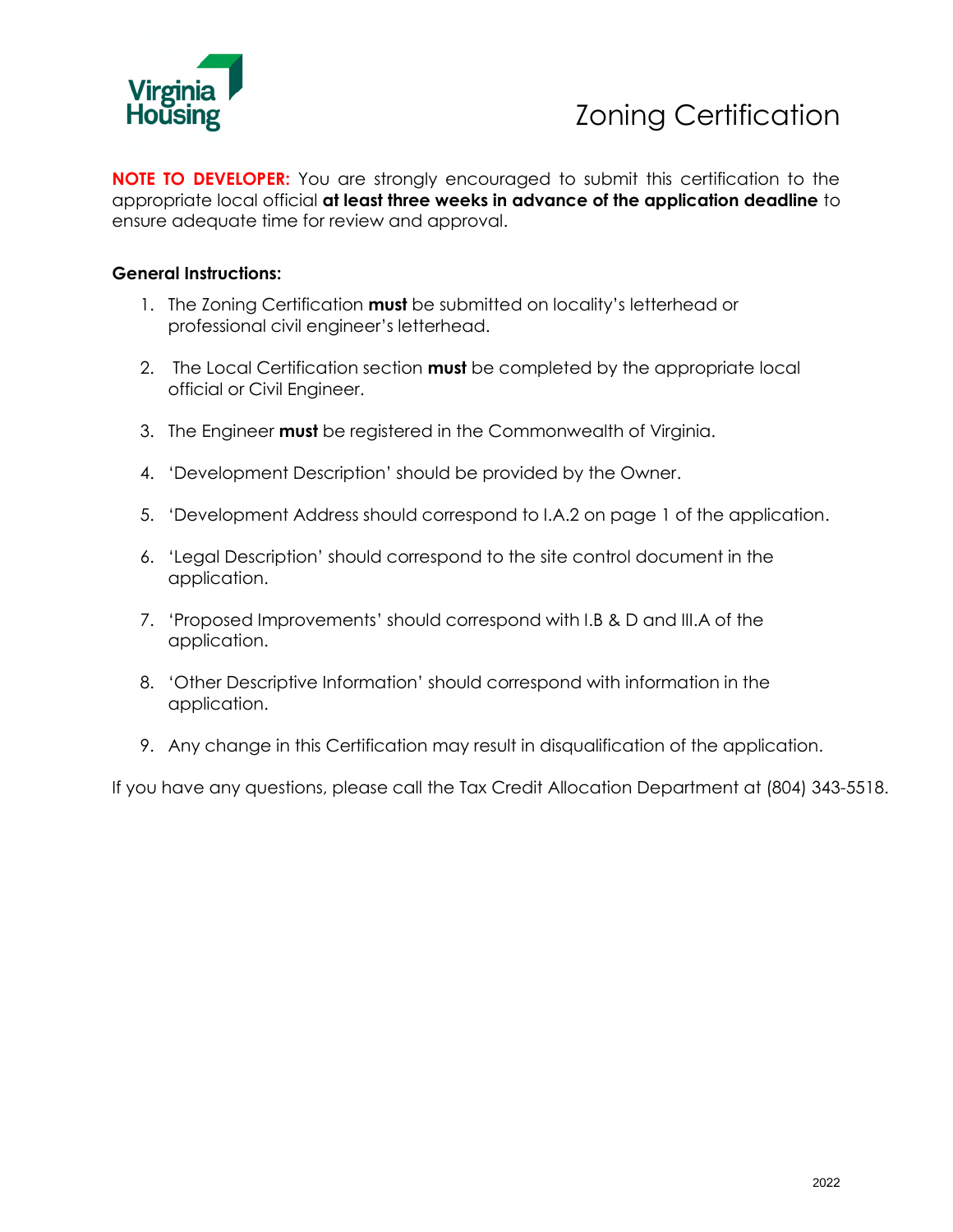### Zoning Certification

#### **DATE:**

**TO:** Virginia Housing

Attention: JD Bondurant

601 South Belvidere Street Richmond, Virginia 23220

**RE:**

ZONING CERTIFICATION

Name of Development:

Name of Owner/Applicant:

Name of Seller/Current Owner:

The above-referenced Owner/Applicant has asked this office to complete this form letter regarding the zoning of the proposed Development (more fully described below). This certification is rendered solely for the purpose of confirming proper zoning for the site of the Development. It is understood that this letter will be used by the Virginia Housing Development Authority solely for the purpose of determining whether the Development qualifies for points available under VHDA's Qualified Allocation Plan for housing tax credits.

#### **DEVELOPMENT DESCRIPTION:**

Development Address:

Legal Description:

Proposed Improvements:

| New Construction: | # Units | # Buildings | Total Floor Area Sq. Ft. |
|-------------------|---------|-------------|--------------------------|
| Adaptive Reuse:   | # Units | # Buildings | Total Floor Area Sq. Ft. |
| Rehabilitation:   | # Units | # Buildings | Total Floor Area Sq. Ft. |